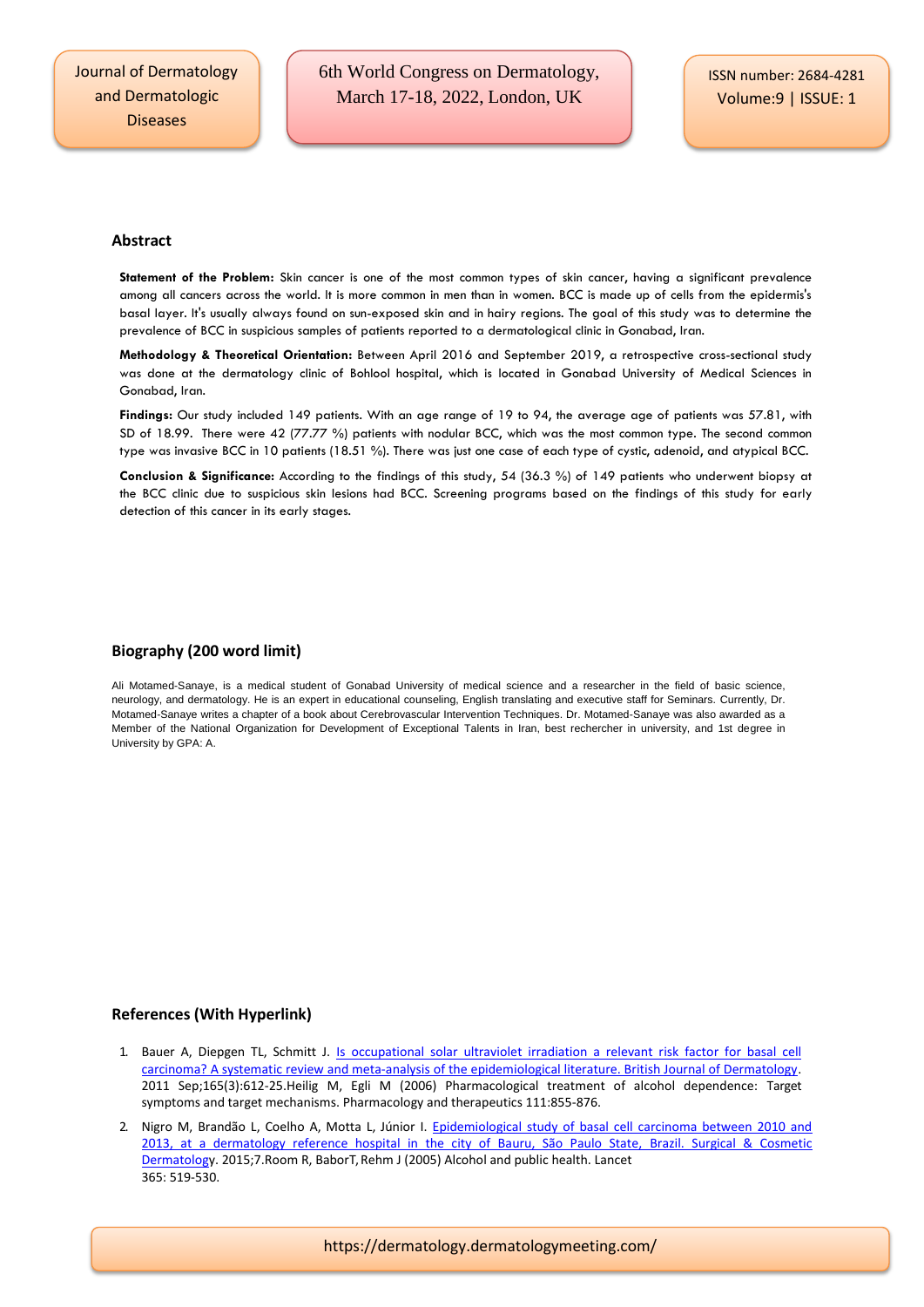- 3. Verkouteren JAC, Ramdas KHR, Wakkee M, Nijsten T. Epidemiology of basal cell carcinoma: scholarly review. The [British journal of dermatology.](https://dermatology.dermatologymeeting.com/) 2017;177(2):359-72.
- 4. Schwartzberg L, Arora N[. Hidden Basal Cell Carcinoma in the Intergluteal Crease.](https://dermatology.dermatologymeeting.com/) Cutis. 2021;107(2):95-6.
- 5. Cameron MC, Lee E, Hibler BP, Barker CA, Mori S, Cordova M, et al. Basal cell carcinoma: Epidemiology; [pathophysiology; clinical and histological subtypes; and disease associations.](https://dermatology.dermatologymeeting.com/) Journal of the American Academy of Dermatology. 2019;80(2):303-17.
- 6. Christenson LJ, Borrowman TA, Vachon CM, Tollefson MM, Otley CC, Weaver AL, et al. Incidence of basal cell and squamous cell [carcinomas in a population younger than 40 years.](https://dermatology.dermatologymeeting.com/) Jama. 2005;294(6):681-90.

Organization / University Logo